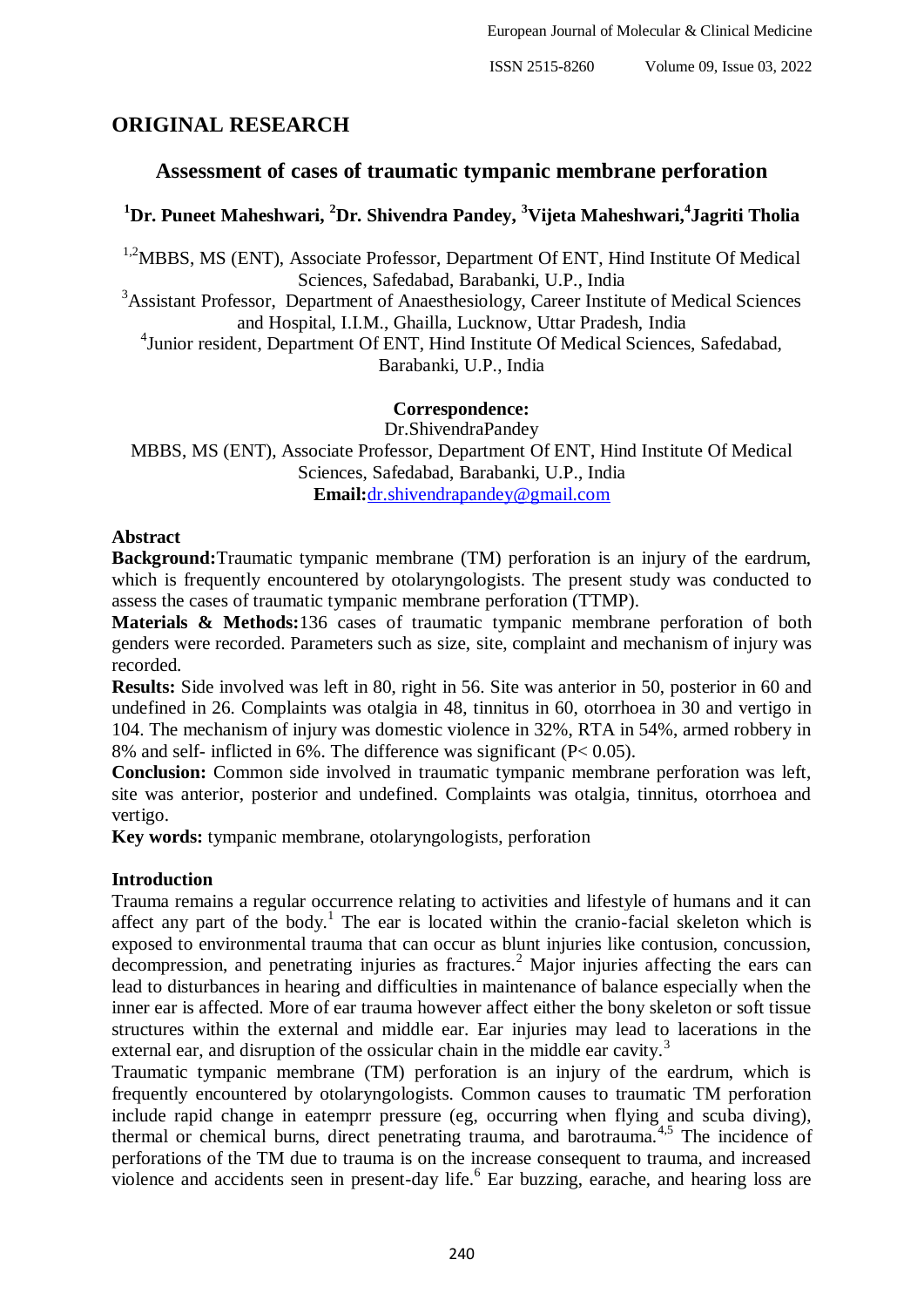European Journal of Molecular & Clinical Medicine

the major symptoms of TM perforation. In addition, TM perforation can increase the risk for middle ear infection or otitis media. Although most small perforations of the eardrum can be spontaneously healed, large TM perforations should be treated with myringoplasty.<sup>7,8</sup>The present study was conducted to assess the cases of traumatic tympanic membrane perforation (TTMP).

## **Materials & Methods**

The present study comprised of 136cases of traumatic tympanic membrane perforation of both genders. All were informed regarding the study and their written consent was obtained. Data such as name, age, gender etc. was recorded. A thorough ear examination was carried by an expert ENT surgeon. Parameters such as size, site, complaint and mechanism of injury was recorded. Data thus obtained were subjected to statistical analysis. P value  $< 0.05$  was considered significant.

# **Results**

## **Table I Distribution of patients**

| <b>Total-136</b>       |  |  |  |  |
|------------------------|--|--|--|--|
| Gender   Male   Female |  |  |  |  |
| Number                 |  |  |  |  |

Table I shows that out of 136 patients, there were 88 males and 48 females.

# **Table II Demographic characteristics**

| <b>Parameters</b> | <b>Variables</b> | <b>Number</b> | P value |
|-------------------|------------------|---------------|---------|
| Side              | Left             | 80            | 0.02    |
|                   | Right            | 56            |         |
| Site              | Anterior         | 50            | 0.05    |
|                   | Posterior        | 60            |         |
|                   | Undefined        | 26            |         |
| Complaint         | Otalgia          | 48            | 0.05    |
|                   | <b>Tinnitus</b>  | 60            |         |
|                   | Otorrhoea        | 30            |         |
|                   | Vertigo          | 104           |         |

Table II, shows that side involved was left in 80, right in 56. Site was anterior in 50, posterior in 60 and undefined in 26. Complaints was otalgiain 48, tinnitus in 60, otorrhoea in 30 and vertigo in 104. The difference was significant  $(P< 0.05)$ .

## **Table III Mechanism of injury**

| Injury            | <b>Percentage</b> | <b>P</b> value |
|-------------------|-------------------|----------------|
| Domestic violence | 32%               | 0.01           |
| <b>RTA</b>        | 54%               |                |
| Armed robbery     | 8%                |                |
| Self-inflicted    |                   |                |

Table III, graph I shows that mechanism of injury was domestic violence in 32%, RTA in 54%, armed robbery in 8% and self- inflicted in 6%. The difference was significant (P< 0.05).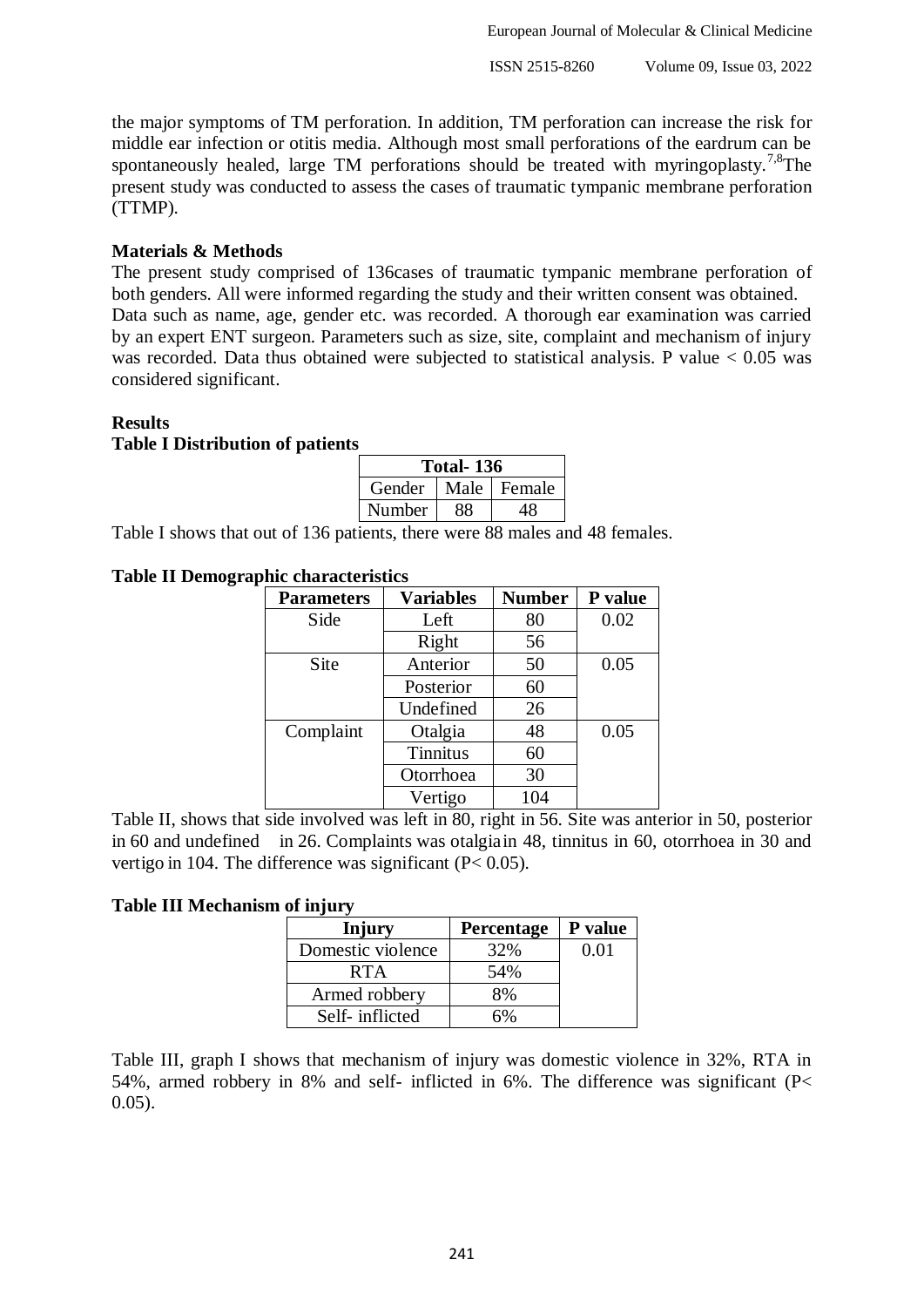ISSN 2515-8260 Volume 09, Issue 03, 2022



### **Graph IMechanism of injury**

### **Discussion**

The audiological outcome of the tympanoplasty amounts to 80%–90%, and a good result is considered if improvement of the air-bone gap amount 15 dB or more.<sup>8,9</sup> The audiological outcome depends on the condition of the middle ear, the presence or absence of the cholesteatoma and depends also on the condition of the ossicular chain and the degree of the aeration of the middle ear.<sup>10</sup> Since all of these factors can impact the audiological outcome, there are various techniques used to improve the surgical procedure, primarily in terms of the material used to close the eardrum defect. Materials for the closure of the defect can be autologous, which include temporalis fascia, fascia lata, perichondrium, cartilage with or without perichondrium, veins, fat, and skin. $11$  The present study was conducted to assess the cases of traumatic tympanic membrane perforation (TTMP).

We found that out of 156 patients, there were 88 males and 48 females. Sogebiet  $al<sup>12</sup>$  found that there were 53 patients, Male: Female ratio  $=1.5:1$ , age 8–71 years (Mean  $\pm SD = 33.8$ )  $\pm$ 12.9). Median duration of injury before presentation was 3 days. 11 patients had both ears traumatized. 46.9% of perforations were in the antero-inferior part of the TM. Median size of perforations was 33.0%; Patients main complaints were blockage of the ears/ hearing loss and tinnitus. Common causes of perforations were domestic assault (28.3%), self-inflicted/ accidental injuries (20.8%), and road traffic accidents (18.9%). There was a significant difference in the mechanism/cause of injuries between the sexes  $(X2 = 15.607, p=0.005)$ . Traumatic perforation was caused by penetrating injuries in 22 (34.4%) ears. The outcome of TTMP was poor in 18.7%. Big sized perforations, penetrating injuries  $(X2 = 9.263; p=0.005)$ , and postero-superior location had negative impacts on the healing. TTMP was common in young adult males, caused often by assaults, presented with ear hearing loss and tinnitus, perforations were located in antero-inferior part of TM and most healed well. Factors associated with poor healing were postero-superior location, large size and penetrating injuries to the TM.

We observed that side involved was left in 80, right in 56. Site was anterior in 50, posterior in 60 and undefined in 26. Complaints was otalgia in 48, tinnitus in 60, otorrhoea in 30 and vertigo in 104. Hodzic-Redzicet  $al<sup>13</sup>$  included 243 patients operated for tympanoplasty. Tympanoplasty was done under general anesthesia. The retroauricular approach was